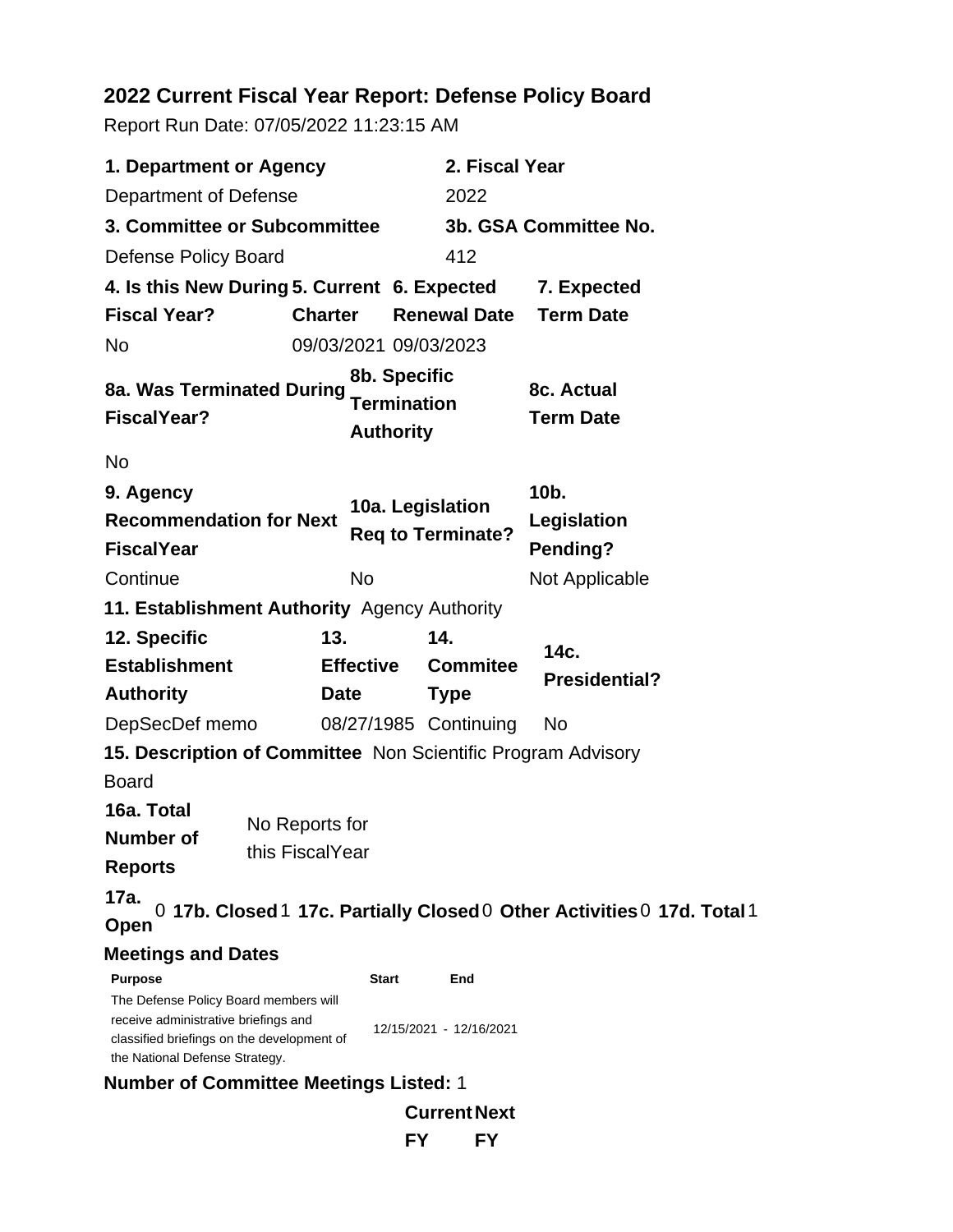| 18a(1). Personnel Pmts to       | \$0.00\$0.00 |  |
|---------------------------------|--------------|--|
| <b>Non-Federal Members</b>      |              |  |
| 18a(2). Personnel Pmts to       | \$0.00\$0.00 |  |
| <b>Federal Members</b>          |              |  |
| 18a(3). Personnel Pmts to       | \$0.00\$0.00 |  |
| <b>Federal Staff</b>            |              |  |
| 18a(4). Personnel Pmts to       | \$0.00\$0.00 |  |
| <b>Non-Member Consultants</b>   |              |  |
| 18b(1). Travel and Per Diem to  | \$0.00\$0.00 |  |
| <b>Non-Federal Members</b>      |              |  |
| 18b(2). Travel and Per Diem to  | \$0.00\$0.00 |  |
| <b>Federal Members</b>          |              |  |
| 18b(3). Travel and Per Diem to  | \$0.00\$0.00 |  |
| <b>Federal Staff</b>            |              |  |
| 18b(4). Travel and Per Diem to  | \$0.00\$0.00 |  |
| <b>Non-member Consultants</b>   |              |  |
| 18c. Other(rents, user charges, | \$0.00\$0.00 |  |
| graphics, printing, mail, etc.) |              |  |
| 18d. Total                      | \$0.00\$0.00 |  |
| 19. Federal Staff Support Years | 0.00<br>0.00 |  |
| (FTE)                           |              |  |

## **20a. How does the Committee accomplish its purpose?**

The Board, through the Under Secretary of Defense for Policy (USD(P)), shall provide the Secretary of Defense and the Deputy Secretary of Defense, independent advice and recommendations on matters concerning defense policy in response to specific tasks from the Secretary of Defense, the Deputy Secretary of Defense, or the Under Secretary of Defense for Policy and shall focus on: (a) issues central to strategic Department of Defense (DoD) planning; (b) policy implications of U.S. force structure and force modernization on DoD's ability to execute U.S. defense strategy; (c) U.S. regional defense policies; and (d) any other topics raised by the Secretary of Defense, the Deputy Secretary of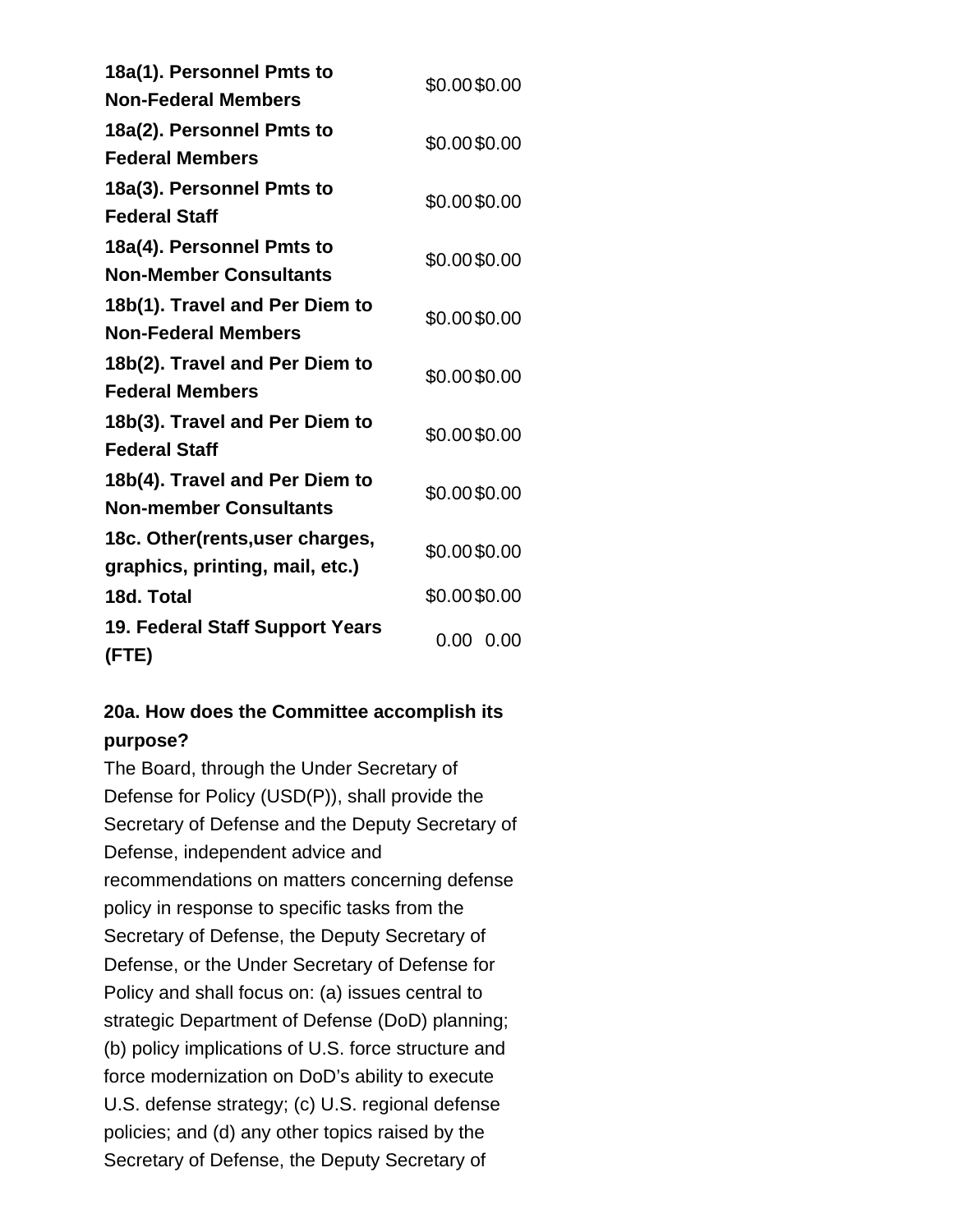Defense, or the USD(P).

# **20b. How does the Committee balance its membership?**

The DoD, in selecting potential candidates for the Board, reviews the educational and professional credentials of individuals and bases its selection on this review and the subject matters being handled by the Board. The DoD, in selecting potential candidates for the Board, reviews the educational and professional credentials of individuals with extensive professional experience in the areas of defense and national security affairs. Membership is diverse and not static.

# **20c. How frequent and relevant are the Committee Meetings?**

The Board meets quarterly. The Secretary of Defense's continued personal interest in and appreciation of the Board's advice is demonstrated by his personal meetings with the Board's full membership and frequent informal discussions with the Board Chairman concerning topics for future study.

# **20d. Why can't the advice or information this committee provides be obtained elsewhere?**

The Secretary of Defense has determined that the independent advice provided by the Defense Policy Board on a wide range of geo-political and national security issues concerning the DoD cannot be obtained from any other DoD advisory committee.

## **20e. Why is it necessary to close and/or partially closed committee meetings?**

Meetings are not closed to the public unless the Department of Defense determines that items on the planned agenda meet the closed meeting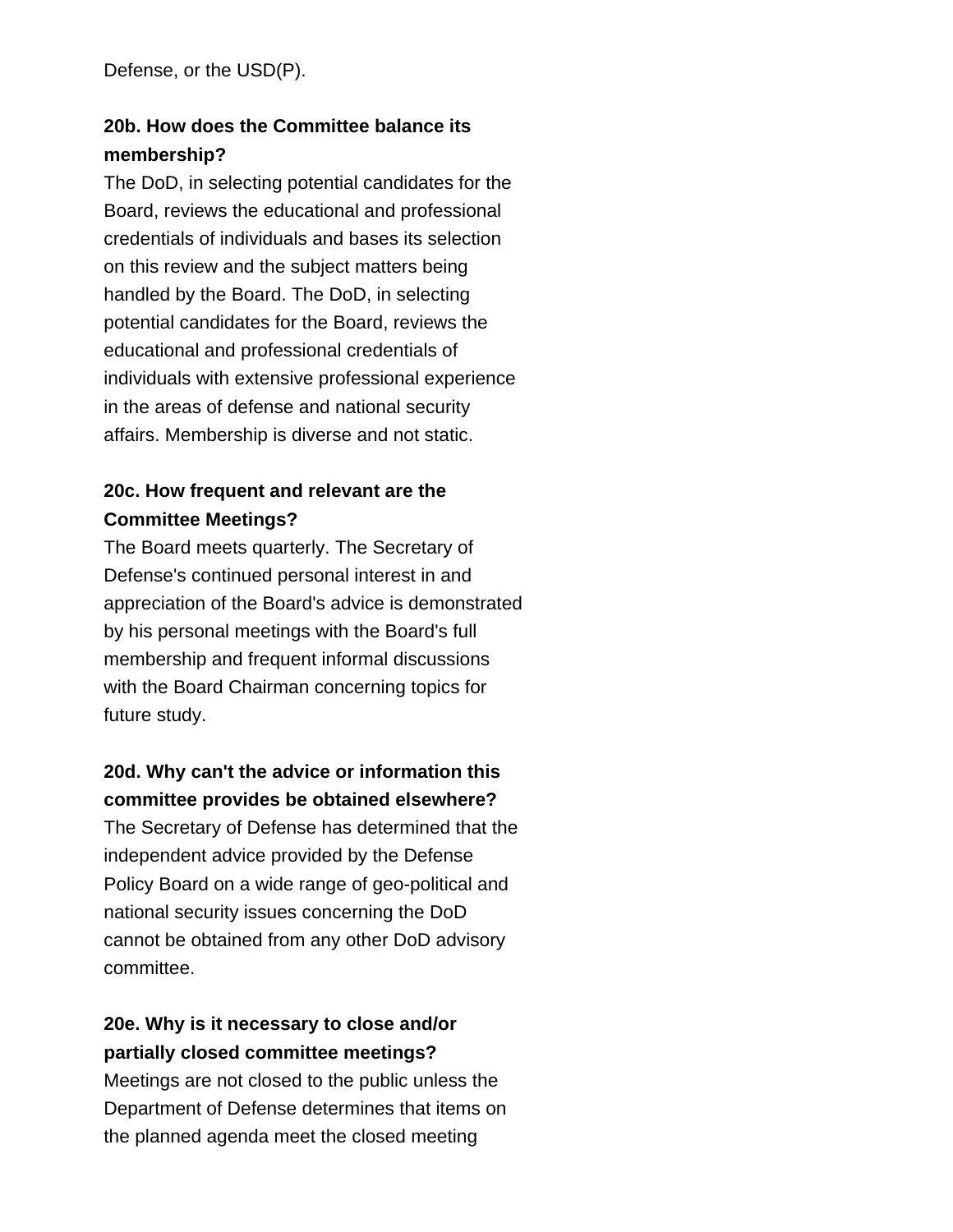provisions of 5 U.S.C.§552b(c). Pursuant to DoD policy, closed meetings can only be authorized by the DoD Sponsor, the Under Secretary of Defense for Policy or designee, and only after consultation with the Office of General Counsel for the Department of Defense.

#### **21. Remarks**

#### **Designated Federal Officer**

| <b>Stacee Bako Executive Director</b> |                        |            |                                                                                                                                |                                                      |
|---------------------------------------|------------------------|------------|--------------------------------------------------------------------------------------------------------------------------------|------------------------------------------------------|
| Committee<br>Start<br><b>Members</b>  |                        | End        | Occupation                                                                                                                     | <b>Member</b><br><b>Designation</b>                  |
| Albright,<br>Madeleine                | 11/23/2021             | 11/22/2025 | Chair of Albright<br>Stonebridge Group                                                                                         | Special<br>Government<br>Employee<br>(SGE)<br>Member |
| Bulls,<br>Herman                      | 11/24/2021             | 11/23/2025 | Vice Chairman,<br>Americas, JLL                                                                                                | Special<br>Government<br>Employee<br>(SGE)<br>Member |
| Carter,<br>Ashton                     | 12/14/2021             |            | Director of Belfer<br><b>Center for Science</b><br>12/13/2025 and International<br>Affairs at Harvard<br>Kennedy School        | Special<br>Government<br>Employee<br>(SGE)<br>Member |
|                                       | Cha, Victor 11/30/2021 | 11/29/2025 | Senior Advisor at<br><b>Center for Strategic</b><br>and International<br><b>Studies</b>                                        | Special<br>Government<br>Employee<br>(SGE)<br>Member |
| Davidson,<br>Janine                   | 12/01/2021             |            | President,<br>11/30/2025 Metropolitan State<br>University of Denver                                                            | Special<br>Government<br>Employee<br>(SGE)<br>Member |
| Donilon,<br>Thomas                    | 11/24/2021             | 11/23/2025 | Chairman, BlackRock<br><b>Investment Institute</b>                                                                             | Special<br>Government<br>Employee<br>(SGE)<br>Member |
| Edelman,<br>Eric                      | 11/22/2021             | 11/21/2025 | Practitioner in<br>Residence at the<br><b>Philip Merrill Center</b><br>for Strategic Studies<br>at Johns Hopkins<br>University | Special<br>Government<br>Employee<br>(SGE)<br>Member |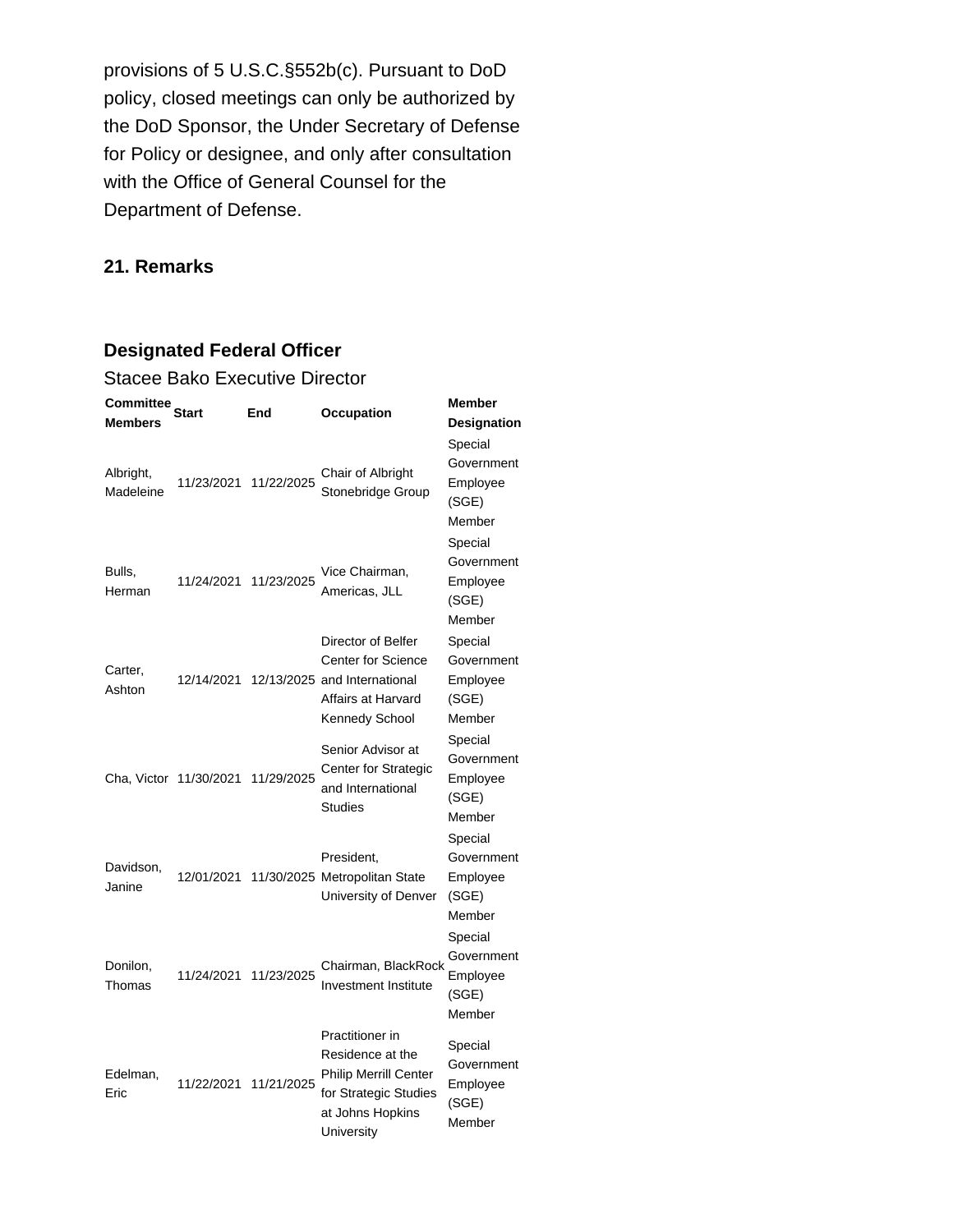|                      |                                               |            |                                                                                                                        | Special                                              |
|----------------------|-----------------------------------------------|------------|------------------------------------------------------------------------------------------------------------------------|------------------------------------------------------|
| Flournoy,<br>Michele | 11/22/2021                                    |            | Co-founder and<br>11/21/2025 Managing Partner,<br><b>WestExec Advisors</b>                                             | Government<br>Employee<br>(SGE)<br>Member            |
| Fontaine,<br>Richard | 11/30/2021                                    | 11/29/2025 | <b>Chief Executive</b><br>Officer of the Center<br>for a New American<br>Security (CNAS)                               | Special<br>Government<br>Employee<br>(SGE)<br>Member |
| Hachigian,<br>Nina   | 12/13/2021                                    |            | Deputy Mayor of<br>12/12/2025 International Affairs<br>for Los Angeles                                                 | Special<br>Government<br>Employee<br>(SGE)<br>Member |
| Huntsman,<br>Jon     | 11/24/2021                                    | 11/23/2025 | Vice Chair of Ford<br><b>Motor Company</b>                                                                             | Special<br>Government<br>Employee<br>(SGE)<br>Member |
| Keane,<br>Jack       | 12/13/2021                                    |            | 12/12/2025 President, GSI, LLC                                                                                         | Special<br>Government<br>Employee<br>(SGE)<br>Member |
| Kissinger,<br>Henry  | 11/22/2021                                    |            | Chairman of<br>11/21/2025 Kissinger Associates, Employee<br>Inc.                                                       | Special<br>Government<br>(SGE)<br>Member             |
| Manuel,<br>Anja      | 12/01/2021                                    | 11/30/2025 | Co-Founder and<br>Partner of Rice,<br>Hadley, Gates &<br><b>Manuel LLC</b>                                             | Special<br>Government<br>Employee<br>(SGE)<br>Member |
| O'Hanlon,<br>Michael |                                               |            | Senior Fellow in<br>12/07/2021 12/06/2025 Foreign Policy at the<br><b>Brookings Institution</b>                        | Special<br>Government<br>Employee<br>(SGE)<br>Member |
| Penn,<br>Buddie      | 12/08/2021                                    |            | Owner/President,<br>12/07/2025 Penn Construction<br>Group                                                              | Special<br>Government<br>Employee<br>(SGE)<br>Member |
| Schake,<br>Kori      | 11/22/2021                                    | 11/21/2025 | Senior Fellow and<br>Director of Foreign<br>and Defense Policy<br>Studies at American<br>Enterprise Institute<br>(AEI) | Special<br>Government<br>Employee<br>(SGE)<br>Member |
|                      | Shah, Rajiv 12/13/2021 12/12/2025 Rockefeller |            | President of the<br>Foundation                                                                                         | Special<br>Government<br>Employee<br>(SGE)<br>Member |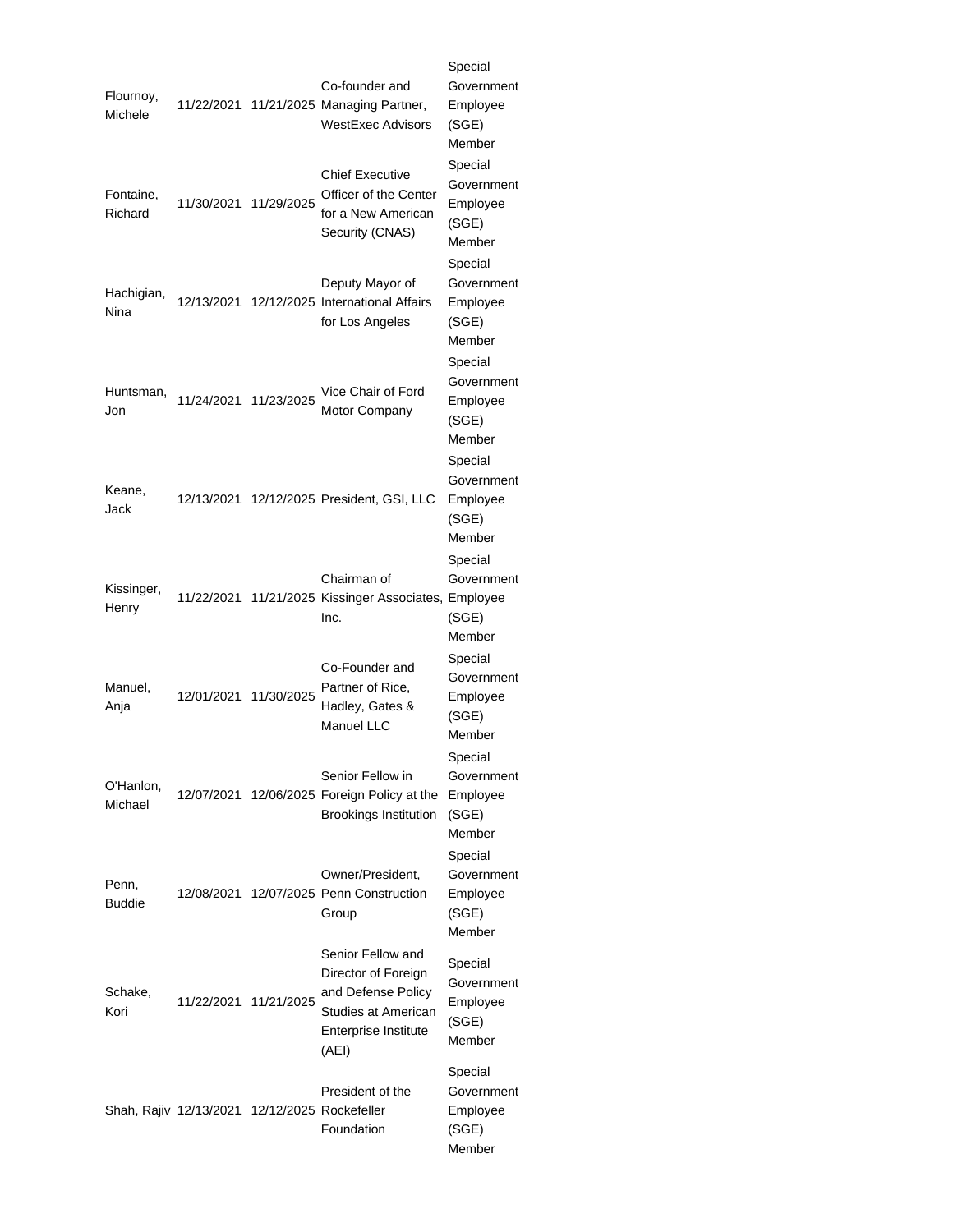| Smith,<br>Dana      | 12/13/2021 12/12/2025 | Senior Non-Resident<br>Fellow at<br>Georgetown<br>University | Special<br>Government<br>Employee<br>(SGE)<br>Member |
|---------------------|-----------------------|--------------------------------------------------------------|------------------------------------------------------|
| Swygert,<br>Haywood | 12/07/2021 12/06/2025 | <b>President Emeritus of</b><br><b>Howard University</b>     | Special<br>Government<br>Employee<br>(SGE)<br>Member |

**Number of Committee Members Listed:** 20

## **Narrative Description**

In FY-21 the Board provided 0 recommendations to the Department of Defense. Please note that due to the COVID pandemic, the Defense Policy Board met less than scheduled. During a regular year, the Board conducts quarterly meetings and subgroup meetings, as needed. The committee does not publish separate reports.

# **What are the most significant program outcomes associated with this committee?**

|                                      | Checked if |
|--------------------------------------|------------|
|                                      | Applies    |
| Improvements to health or safety     |            |
| Trust in government                  |            |
| Major policy changes                 |            |
| Advance in scientific research       |            |
| Effective grant making               |            |
| Improved service delivery            |            |
| Increased customer satisfaction      |            |
| Implementation of laws or regulatory |            |
| requirements                         |            |
| Other                                |            |

## **Outcome Comments**

It is able to provide research and analysis on topics raised by the Secretary, Deputy Secretary and the Under Secretary of Defense.

## **What are the cost savings associated with this committee?**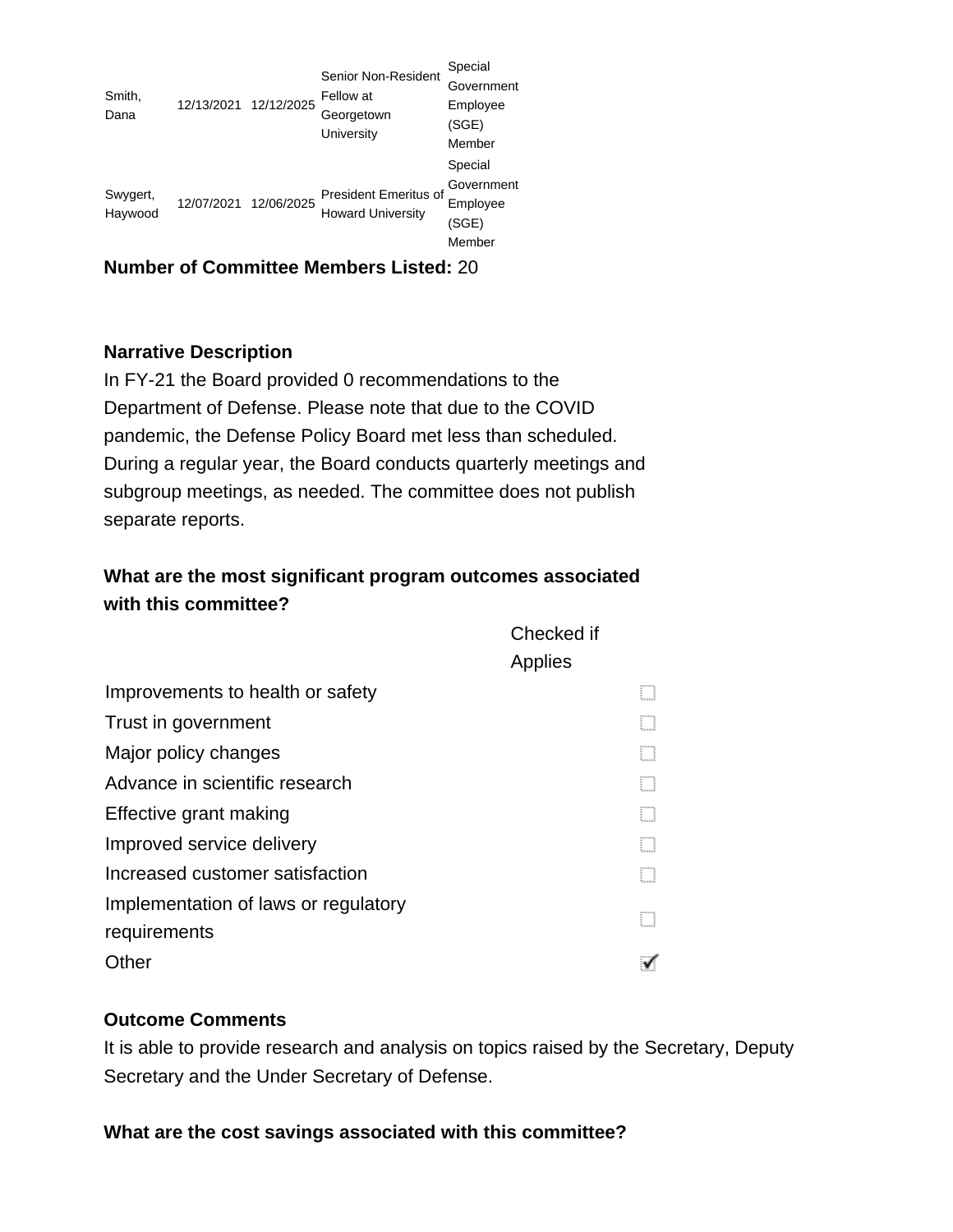## Checked if Applies

| <b>None</b>                |   |
|----------------------------|---|
| Unable to Determine        | ✓ |
| Under \$100,000            |   |
| $$100,000 - $500,000$      |   |
| \$500,001 - \$1,000,000    |   |
| $$1,000,001 - $5,000,000$  |   |
| \$5,000,001 - \$10,000,000 |   |
| Over \$10,000,000          |   |
| <b>Cost Savings Other</b>  |   |

**Cost Savings Comments** NA

**What is the approximate Number of recommendations produced by this committee for the life of the committee?**

71

#### **Number of Recommendations Comments**

In FY-21 the Board provided 0 recommendations to the Department of Defense. Please note that due to the COVID pandemic, the Defense Policy Board met less than scheduled. During a regular year, the Board conducts quarterly meetings and subgroup meetings, as needed. The committee does not publish separate reports.

**What is the approximate Percentage of these recommendations that have been or will be Fully implemented by the agency?** 0%

**% of Recommendations Fully Implemented Comments** NA

**What is the approximate Percentage of these recommendations that have been or will be Partially implemented by the agency?** 0%

**% of Recommendations Partially Implemented Comments** NA

**Does the agency provide the committee with feedback regarding actions taken to**